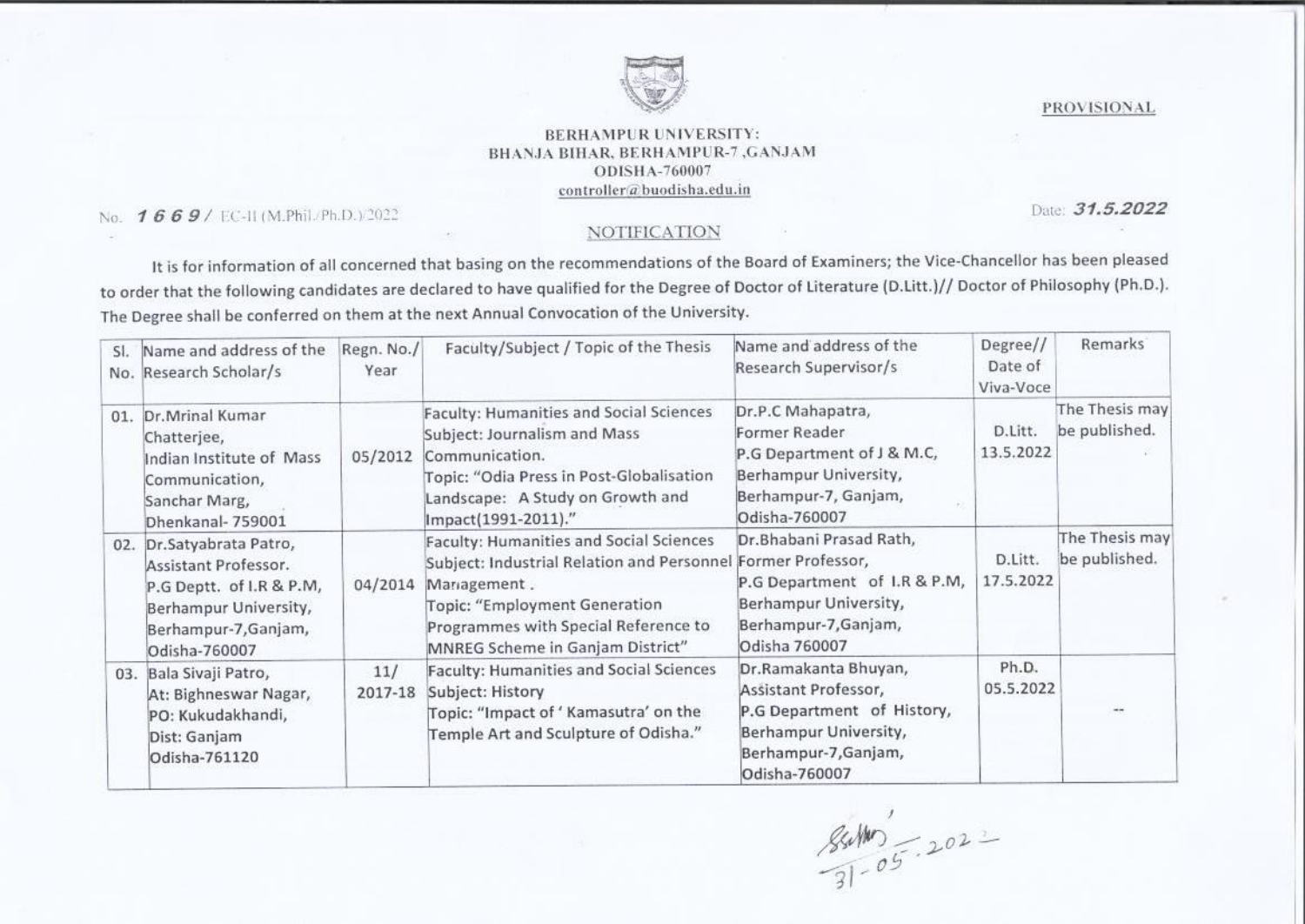| 04. Basanta Kumar Das,<br>At: Baiganabadi,<br>PO: Balipada,<br>Dist: Ganjam,<br>Odisha-761054                                           | 46/2014        | Faculty: Humanities and Social Sciences<br>Subject: Odia<br>Topic: "Ganjam Anchalara Lokadebata O<br>Biswas."                                                                                                                                                                      | Dr.Sameer Bhoi,<br>Assistant Professor,<br>P.G Department of Odia,<br>Berhampur University,<br>Berhampur-7, Ganjam,<br>Odisha-760007                                 | Ph.D.<br>13.5.2022 |                                                                     |
|-----------------------------------------------------------------------------------------------------------------------------------------|----------------|------------------------------------------------------------------------------------------------------------------------------------------------------------------------------------------------------------------------------------------------------------------------------------|----------------------------------------------------------------------------------------------------------------------------------------------------------------------|--------------------|---------------------------------------------------------------------|
| 05. Prasanta Kumar Panigrahi,<br>At: Borigaon,<br>PO: Nimakhandi,<br>Dist: Ganjam,<br>Odisha-761001                                     | 27/<br>2015-16 | Faculty: Pedagogical Science<br>Subject: Education<br>Topic: "A Study of Scholastic Achievement D.P.I.A.S.E, Berhampur,<br>of Children with Special Needs in Relation At/PO: Konisi,<br>to Study Habit, Intelligence and Teachers' Dist: Ganjam,<br>Attitude at Elementary level." | Dr.Debendra Kumar Sethi,<br>Associate Professor,<br>Odisha-761006                                                                                                    | Ph.D.<br>14.5.2022 |                                                                     |
| 06. Rinmayee Praharaj,<br>C/O: Debendra Praharaj,<br>At/PO:Nimikheta,<br>Belapada<br>Dist: Khordha,<br>Odisha-752030                    | 50/2014        | Faculty: Science and Technology<br>Subject: Physics<br>Topic: "Surface Modified Titanium and its<br>Alloys for Bioimplant Applications"                                                                                                                                            | Dr.Snigdha Mishra,<br>Former Reader in Physics,<br>Berhampur University.<br>Dr.Tapash Ranjan Routray,<br>Associate Professor, CETMS,<br>SoA University, Bhubaneswar. | Ph.D.<br>18.5.2022 |                                                                     |
| 07. C.Sreekumaran Nair,<br>Sreevarsha, TNRA-99,<br>Thirumallavaram,<br>Kollam-Kerala<br>691012                                          | 69/<br>2012-13 | <b>Faculty: Legal Studies</b><br>Subject: Law<br>Topic: "Humanitarian Law Relating to<br>Private Military Companies- Evolving<br>Jurisprudence- A Critical Study"                                                                                                                  | Dr.Bhagirathi Panigrahi,<br>Former Professor of Law,<br>Berhampur University,<br>Berhampur-7, Ganjam,<br>Odisha-760007                                               | Ph.D.              | The Thesis may<br>be published in<br>23.5.2022 an abridged<br>form. |
| 08. Deepika Panda,<br>Ph.D. Scholar,<br>P.G Department of<br>Zoology,<br>Berhampur University,<br>Berhampur-7, Ganjam,<br>Odisha-760007 | 22/<br>2016-17 | Faculty: Science and Technology<br>Subject: Zoology<br>Topic: "Molecular Phylogenetic Analysis<br>of Certain Important Mosquito Species<br>Using DNA Barcoding Technique."                                                                                                         | Dr.Tapan Kumar Barik,<br>Assistant Professor,<br>P.G Department of Zoology,<br>Berhampur University,<br>Berhampur-7, Ganjam,<br>Odisha-760007                        | Ph.D.<br>24.5.2022 |                                                                     |

 $\frac{84140}{31-05}$  2022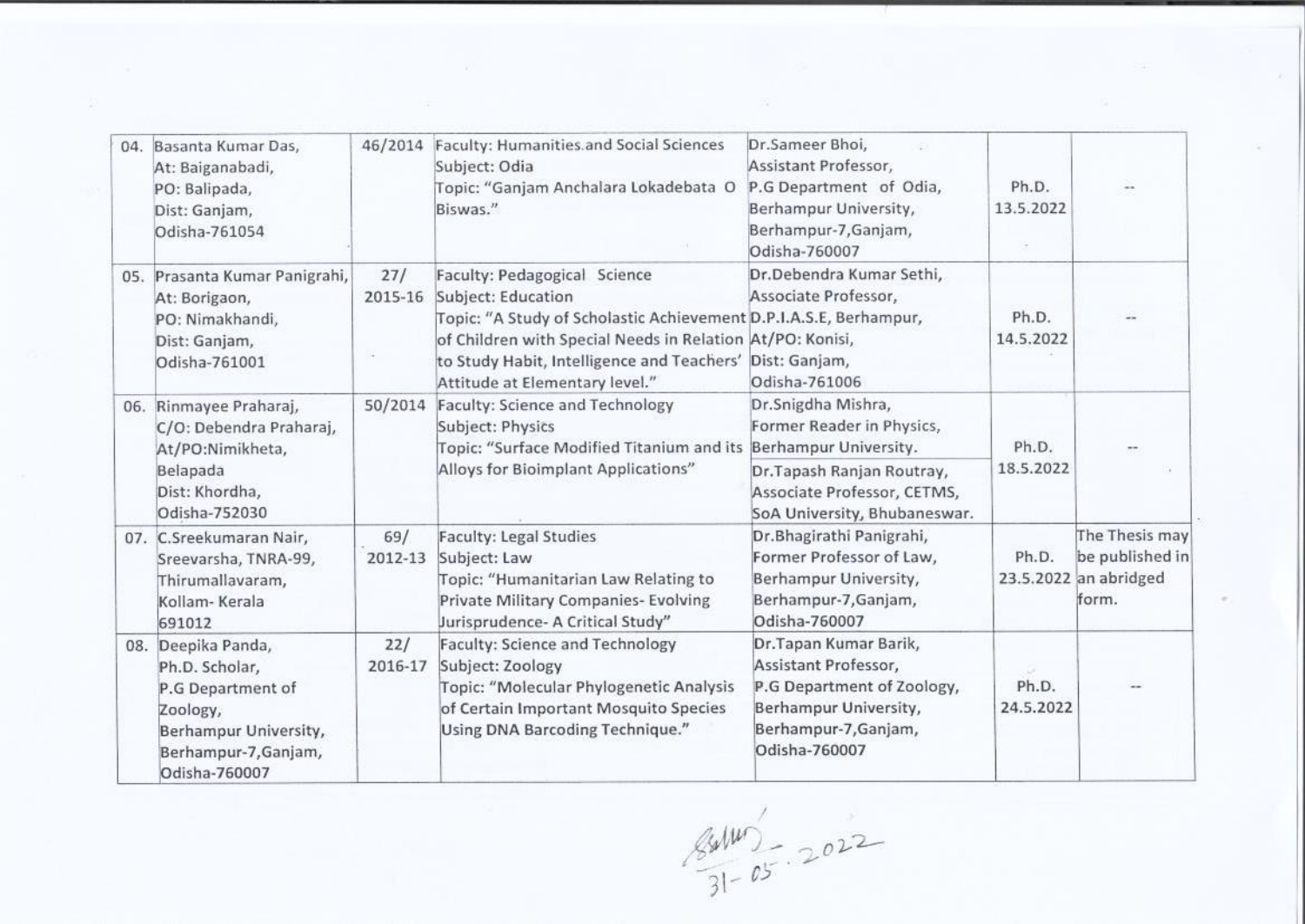| 09. | Om Prakash Samantray,<br>C/O: Gouranga<br>Samantaray,<br>At/PO: Ukkamba,<br>Dist: Rayagada<br>Odisha-765024 | 67/<br>2015-16 | Faculty: Science and Technology<br>Subject: Computer Science<br>Topic: "A Study to Develop a Knowledge<br>Domain Analyzer Using Data Mining<br>Concepts for Malware Analysis."                   | Dr.Satya Narayan Tripathy,<br>Assistant Professor,<br>P.G Deptt. of Computer Science<br>Berhampur University,<br>Berhampur-7, Ganjam,<br>Odisha-760007 | Ph.D.<br>26.5.2022 | 일품 |
|-----|-------------------------------------------------------------------------------------------------------------|----------------|--------------------------------------------------------------------------------------------------------------------------------------------------------------------------------------------------|--------------------------------------------------------------------------------------------------------------------------------------------------------|--------------------|----|
|     | 10. Pati Krishna,<br>House No.2/199,<br>Tamsam Street,<br>Gopalpur-on-Sea,<br>Ganjam<br>Odisha-761002       | 69/<br>2014-15 | <b>Faculty: Humanities and Social Sciences</b><br>Subject: Industrial Relation and Personnel Assistant Professor,<br>Management<br>Topic: "Working of Labour Directorate in<br>Odisha: A Study." | Dr.Satyabrata Patro,<br>P.G Department of I.R & P.M,<br>Berhampur University,<br>Berhampur-7, Ganjam,<br>Odisha-760007                                 | Ph.D.<br>28.5.2022 |    |

Controller of Examinations.  $\begin{array}{c}\n\sqrt{4\pi} \\
\hline\n\end{array}$ <br>
er of Examinations,<br>
pur University. Berhampur University. Date: 31.5.2022

Memo No. 1 6 7 0 (35) //EC-II (M.Phil. /Ph.D.) /2022

Copy to:

01. The Candidates concerned for information. (Registered Post)

02. The Research Supervisors for information.

03. The Registrar, Berhampur University (Academic-I Section) for information.

04. The Secretary to Vice-Chancellor for kind information of the Vice-Chancellor, Berhampur University.

- 05. The Head, PG Department of Computer Science, History, I.R & P.M, J & MC, Law, Odia, Physics, Zoology//Principal, DPIASE, Berhampur// Chairman, PG Council, Berhampur University for information.
- 06. The Nodal Officer, Statistical Cell, Department of Mathematics, Berhampur University for information and necessary action.
- 07. Dr.Bonomali Khuntia, Webmaster, Department of Computer Science, Berhampur University with a request to upload the notification in University website.
- 08. The Section Officer, Examination General Certificate Section, Berhampur University for information and necessary action necessary action.<br>2022

09. The Librarian, R.P. Padhi Library, Berhampur University (Encl. 10 hard copy and 10 soft copy of the Thesis).

Controller of Examinations,<br>Berhampur University.  $\mathbb{Q}_\infty$ Berhampur University.